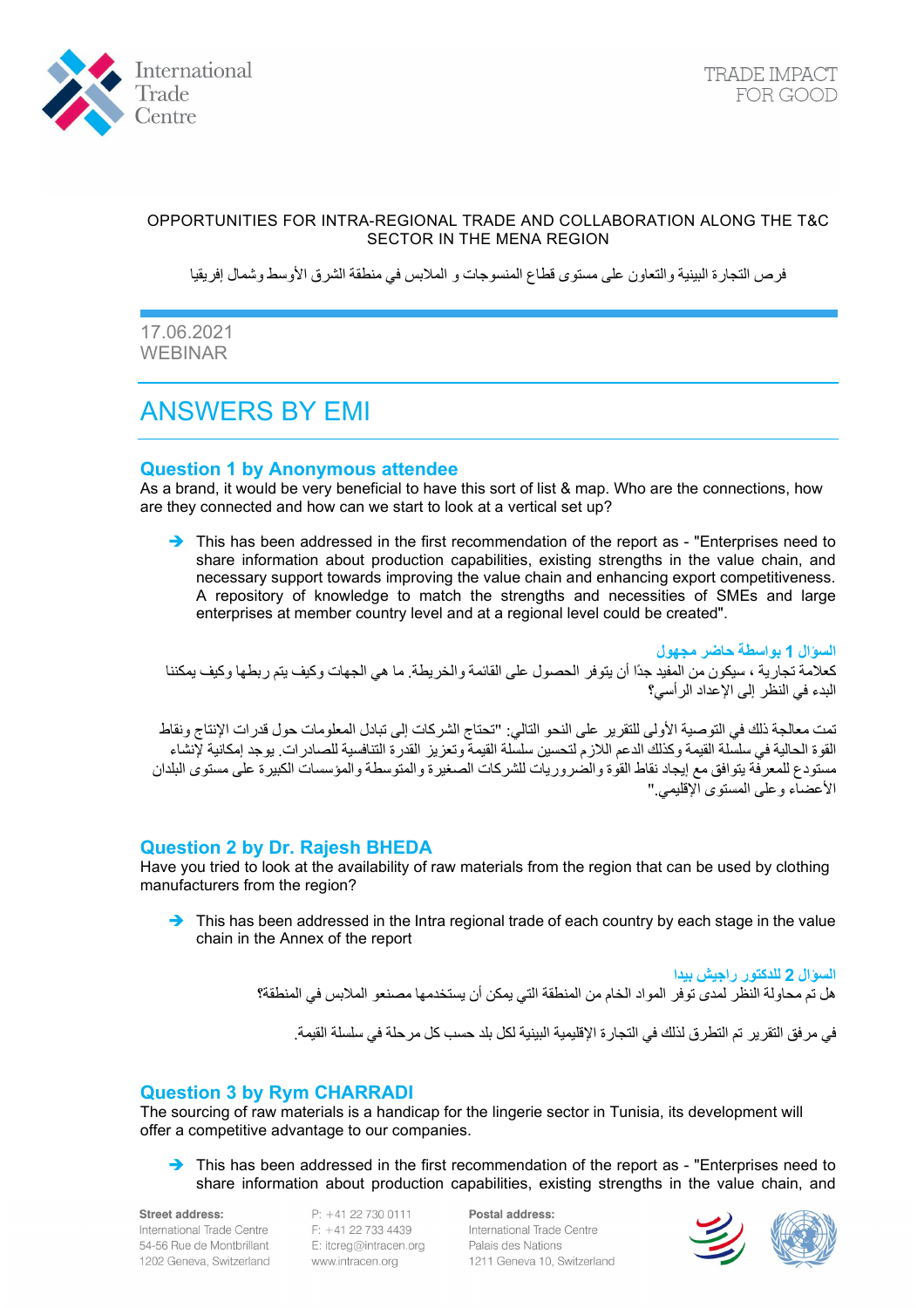necessary support towards improving the value chain and enhancing export competitiveness. A repository of knowledge to match the strengths and necessities of SMEs and large enterprises at member country level and at a regional level could be created"

**السؤال 3 من ریم شرادي**  یمثل توفیر المواد الخام عائقا أمام قطاع الملابس الداخلیة في تونس ، وسیوفر تطویرھا میزة تنافسیة لشركاتنا.

تمت معالجة ذلك في التوصیة الأولى للتقریر على النحو التالي: "تحتاج الشركات إلى الأفصاح عن وتبادل المعلومات حول قدرات الإنتاج ، ونقاط القوة الحالیة في سلسلة القیمة ، وكذلك الدعم اللازم لتحسین سلسلة القیمة وتعزیز القدرة التنافسیة للصادرات. من الممكن إنشاء مستودع للمعرفة لیقوم بالتوفیق و التشبیك اللازم مع إیجاد نقاط القوة والضروریات للشركات الصغیرة والمتوسطة والكبیرة على مستوى البلدان الأعضاء وعلى المستوى الإقلیمي "

#### **Question 4 by Ilknur BIYIK**

I believe we all know the bottlenecks of the region for T&C. Lack of collection of reliable databases is the main issue stopping countries creating a bond then bureaucracy, last but not least is the cost of transportation as there are no routine, cheap lines between the countries.

Regarding - Creating a database has been addressed as above in question 5 and the issue with regards to shipping routes is addressed in the sub-section - "Infrastructure deficiencies affecting regional trade" of the section 5 - "CHALLENGES FOR REGIONAL COLLABORATION AND TRADE"

**السؤال 4 من إیكنور بیبك** 

أعتقد أننا جميعًا نعرف الاختناقات التي تواجهها المنطقة في مجال الملابس و المنسوجات. ويعد الافتقار إلي مجموعة قواعد بيانات موثوقة هو المشكلة الرئيسية التي تمنع البلدان من إنشاء روابط تعاون ثم تأتي أيضا البيروقراطية ، وأخيراً وليس آخراً تكلفة النقل حیث لا توجد خطوط ملاحیة دائمة رخیصة بین الدول.

فيما يتعلق بإنشاء قاعدة بيانات فقد تم تخطية ذلك على النحو الوارد أعلاه في السؤال السابق وتم تناول المسألة المتعلقة بطرق الشحن في القسم الفرعي "أوجھ القصور في البنیة التحتیة التي تؤثر على التجارة الإقلیمیة" من القسم 5 - "تحدیات التعاون الإقلیمي والتجارة"

## **Question 5 by Anonymous attendee**

All of these proposals seem promising... but on the ground in Jordan we suffer greatly from noncustoms restrictions and logistical complications, especially with regard to exporting to Egypt... In most cases, the trade balance tends in one way or another in favor of other parties. How can work to solve this problem?

The issue with regards to shipping routes is addressed in the sub-section - "Infrastructure" deficiencies affecting regional trade" of the section 5 - "CHALLENGES FOR REGIONAL COLLABORATION AND TRADE". [https://forms.office.com/Pages/ResponsePage.aspx?id=E44MGxuJA0mWq2wSDk24q2kBz](https://forms.office.com/Pages/ResponsePage.aspx?id=E44MGxuJA0mWq2wSDk24q2kBzWeaImNBm7oSJCDSCQdUODRLVzY0Vk85RjVXM1kyTE9RRE43RlVSQi4u) [WeaImNBm7oSJCDSCQdUODRLVzY0Vk85RjVXM1kyTE9RRE43RlVSQi4u](https://forms.office.com/Pages/ResponsePage.aspx?id=E44MGxuJA0mWq2wSDk24q2kBzWeaImNBm7oSJCDSCQdUODRLVzY0Vk85RjVXM1kyTE9RRE43RlVSQi4u)

**السؤال 5 بواسطة حاضر مجھول** 

كل ھذه المقترحات تبدو واعدة ... لكن على أرض الواقع في الأردن نعاني بشكل كبیر من قیود غیر جمركیة وتعقیدات لوجستیة خاصة فیما یتعلق بالتصدیر إلى مصر ... في معظم الحالات یمیل المیزان التجاري بشكل أو بآخر لصالح الأطراف الأخرى. كیف یمكن العمل على حل ھذه المشكلة؟

یتم تناول القضیة المتعلقة بطرق الشحن في القسم الفرعي - "أوجھ القصور في البنیة التحتیة التي تؤثر على التجارة الإقلیمیة" من القسم 5 - "تحدیات التعاون الإقلیمي والتجارة".

[https://forms.office.com/Pages/ResponsePage.aspx](https://forms.office.com/Pages/ResponsePage.aspx%D8%9Fid=E44MGxuJA0mWq2wSDk24q2kBzWeaImNBm7oSJCDSCQdUODRLVzY0Vk85RjVXM1kyTE9RRE43RlVSQi4u)؟id=E44MGxuJA0mWq2wSDk24q2kBzWeaImN [Bm7oSJCDSCQdUODRLVzY0Vk85RjVXM1kyTE9RRE43RlVSQi4u](https://forms.office.com/Pages/ResponsePage.aspx%D8%9Fid=E44MGxuJA0mWq2wSDk24q2kBzWeaImNBm7oSJCDSCQdUODRLVzY0Vk85RjVXM1kyTE9RRE43RlVSQi4u)

ANSWERS BY ATU

**Question 1 by Anonymous attendee**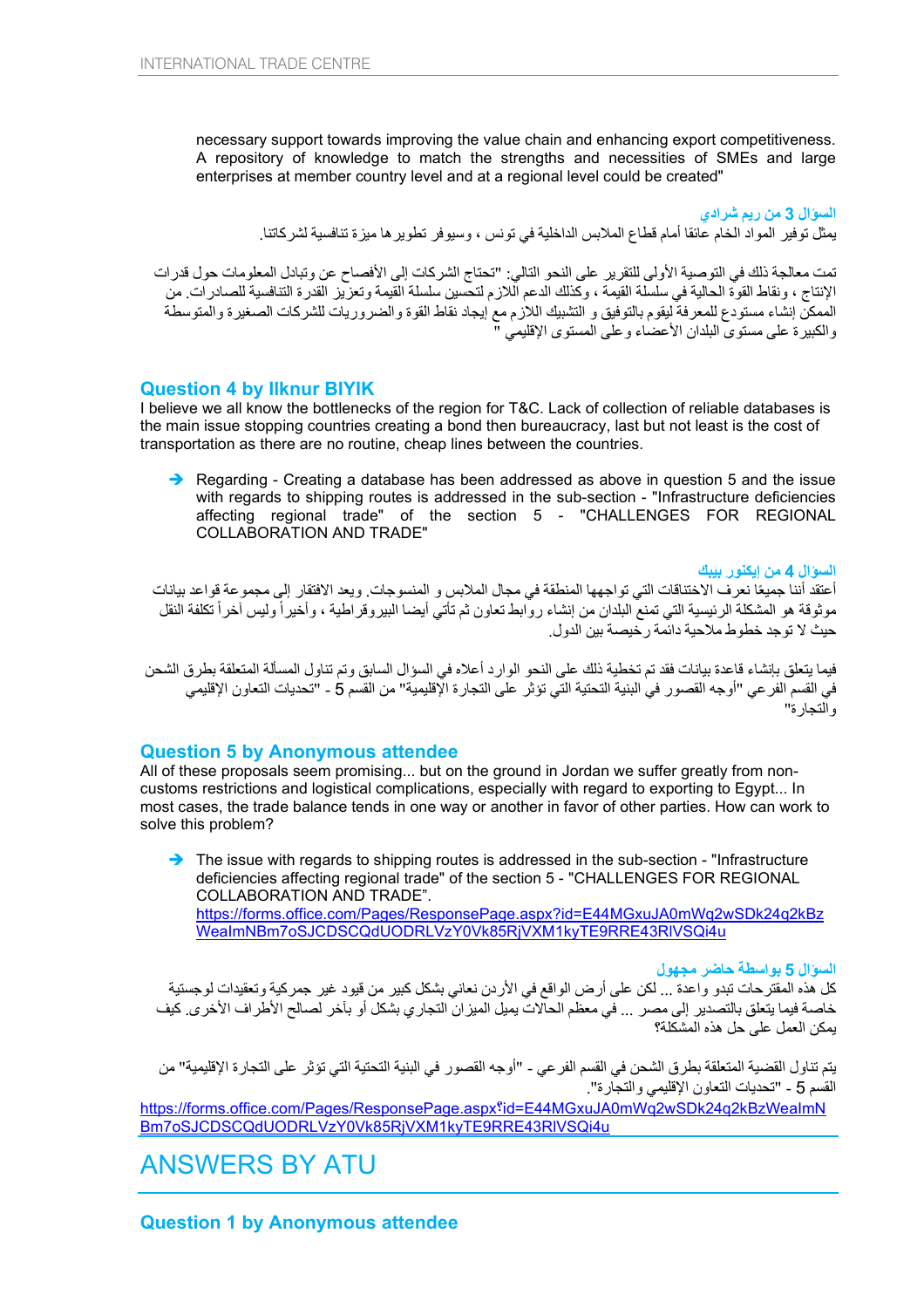How Agadir Agreement and technical collaboration link to "Relaxed" Rules of Origin applied to Jordan; specially it was mentioned a couple more sectors to be introduced (in addition to Textile and Garment).

The relaxation of rules of origin between Jordan and the EU is a bilateral arrangement. The Euro-Mediterranean Rules of origin are adopted in the framework of Agadir Agreement, which offers cumulation of origin concept that allows any of the Agadir Member State (Jordan, Tunisia, Egypt and Morocco), to use production component inputs from other member states when manufacturing the final product and consider it as local components to complete the production process and satisfy the requirements of rules of origin to export to the EU.

**السؤال 1 بواسطة حاضر مجھول** 

كیف ترتبط اتفاقیة أغادیر والتعاون التقني بقواعد المنشأ "المخففة" المطبقة على الأردن ؛ خاصة أنھ تم ذكر عدة قطاعات أخرى سیتم تقدیمھا (بالإضافة إلى المنسوجات والملابس).

إن تخفیف قواعد المنشأ بین الأردن والاتحاد الأوروبي ھو ترتیب ثنائي. تم اعتماد قواعد المنشأ الأورومتوسطیة في إطار اتفاقیة أغادیر ، والتي تقدم مفھوم تراكم المنشأ الذي یسمح لأي دولة عضو في أغادیر (الأردن وتونس ومصر والمغرب) ، باستخدام مدخلات مكونات الإنتاج من الدول الأعضاء الأخرى عند تصنیع المنتج النهائي واعتبار ها مكونات محلیة لاستكمال عملیة الإنتاج واستیفاء متطلبات قواعد المنشأ للتصدیر إلى الاتحاد الأوروبي.

## **Question 2 by Rachid BAHI**

Hello, during our last meeting held in Morocco in Casablanca, we agreed to put the issue of rules of origin with the EU on the table and see the possibilities of collaboration between countries to adopt a common position and examine the means discussion and negotiation with the EU.

→ The Agadir Technical Unit (ATU) regularly calls for coordination meetings between member states to work toward a common position of member states with regards to the revision process of the Pan-Euro-Med rules of origin.

**السؤال 2 من رشید باھي**  ً مرحبا ، خلال اجتماعنا الأخیر الذي عقد في المغرب بالدار البیضاء، اتفقنا على طرح قضیة قواعد المنشأ مع الاتحاد الأوروبي على الطاولة لبحث إمكانیات التعاون بین الدول لتبني موقف مشترك ودراسة وسائل المناقشة والتفاوض مع الاتحاد الأوروبي.

تدعو الوحدة الفنیة في أغادیر (ATU (بانتظام إلى اجتماعات تنسیقیة بین الدول الأعضاء للعمل نحو موقف مشترك للدول الأعضاء فیما یتعلق بعملیة مراجعة قواعد المنشأ الأورومتوسطیة.

#### **Question 3 by Anonymous attendee**

As a brand, it would be very very beneficial to have this sort of list & map. Who are the connections, how are they connected and how can we start to look at a vertical set up?

The ATU is working to establish an electronic platform (the Agadir business partnership network) to offer data and information that would facilitate finding possible buyers and new sourcing options that contribute to establish business links among businesses in Agadir region.

The overall objective of the Agadir business partnership network is to offer an instrument for business community to find and establish partnerships in the member states. The businesses will be able to create network and interact with each other, and it will be possible for them to showcase / present their products and update their information as needed, so it would be a dynamic and interactive platform.

The platform contributes to creating a database that enables data collection, reporting and analysis serving the business sectors to create partnerships and industrial integration with the aim to achieve the objectives of establishing the Agadir Business Council and it is in line with the Agadir Technical Unit's vision. This platform also helps to define the Agadir value chains and the industrial integration opportunities.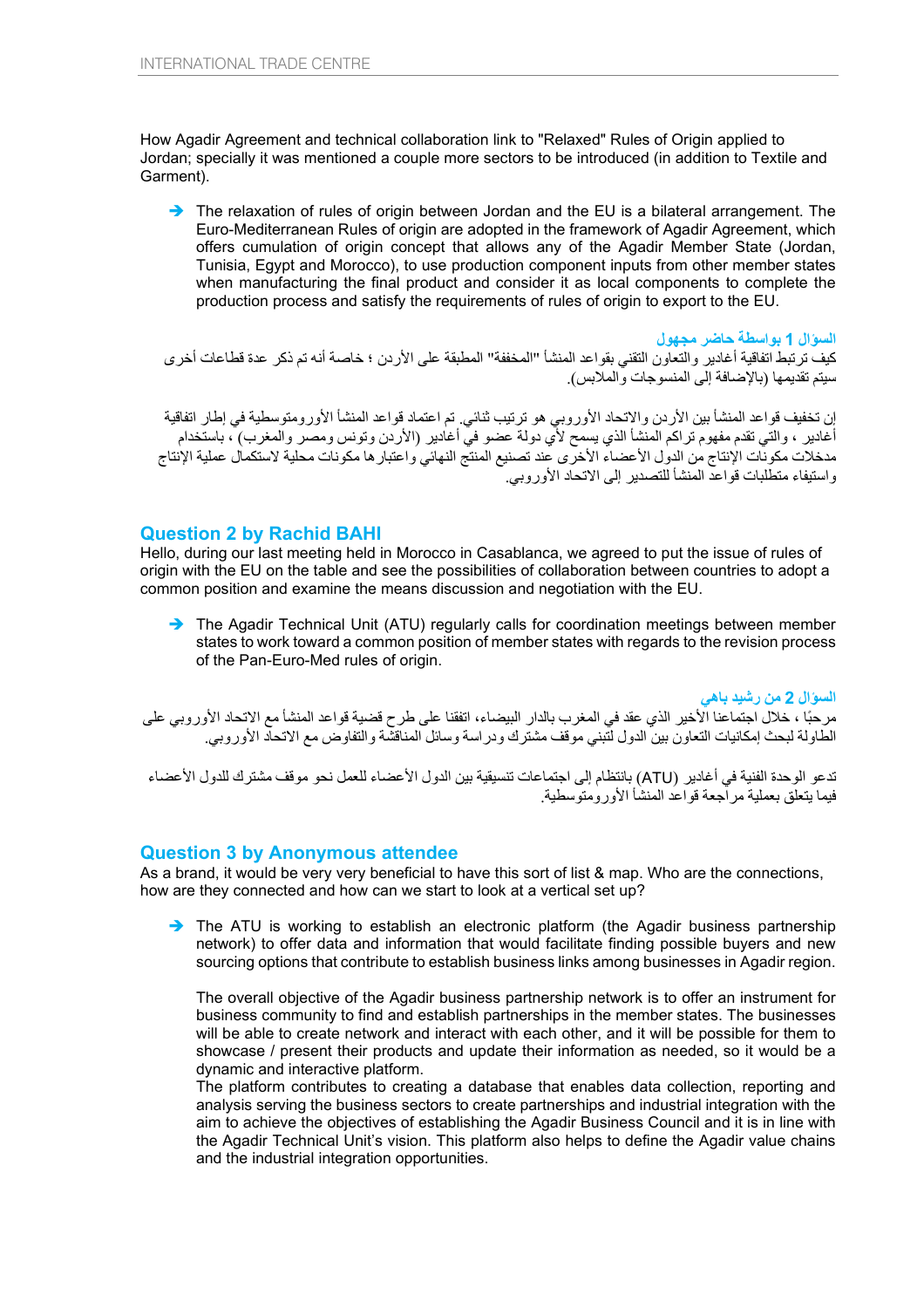The Agadir business partnership network will be launched in July 2021.The next step targeting the business community is to integrate a feature to organize virtual exhibitions into this platform as we have the companies registered already in the network.

**السؤال 3 بواسطة حاضر مجھول**  كعلامة تجاریة ، سیكون من المفید جدًا أن یتوفر الحصول على القائمة والخریطة. ما ھي الجھات وكیف یتم ربطھا وكیف یمكننا البدء في النظر إلى الإعداد الرأسي؟

تعمل الوحدة الفنیة في أغادیر ATU على إنشاء منصة إلكترونیة (شبكة شراكة أعمال أغادیر) لتقدیم البیانات والمعلومات التي من شأنھا تسھیل العثور على مشترین محتملین وخیارات مصادر جدیدة تساھم في إقامة روابط تجاریة بین الشركات في منطقة أغادیر.

الھدف العام لشبكة شراكة الأعمال في أغادیر ھو توفیر أداة لمجتمع الأعمال لإیجاد وإقامة شراكات في الدول الأعضاء. ست كون الشركات قادرة على التشبیك والتفاعل مع بعضها البعض ، وسیكون من الممكن لها عرض و تقدیم منتجاتها وتحدیث معلوماتها حسب الحاجة ، فھى ستكون منصة دینامیكی ة وتفاعلیة.

تساھم المنصة في إنشاء قاعدة بیانات تمكن من جمع البیانات وإعداد التقاریر والتحلیلات التي تخدم قطاعات الأعمال لخلق شراكات وتكامل صناعي بهدف تحقیق أهداف إنشاء مجلس أعمال أغادیر ویتماشى مع رؤیة الوحدة الفنیة بأغادیر . تساعد هذه المنصة أیضًا في تحدید سلاسل القیمة في أغادیر وفرص التكامل الصناعي.

سیتم إطلاق شبكة شراكة الأعمال في أغادیر في یولیو 2021 ، والخطوة التالیة التي تستھدف مجتمع الأعمال ھي دمج میزة لتنظیم المعارض الافتراضیة على ھذه المنصة حیث لدینا شركات مسجلة بالفعل في الشبكة.

### **Question 4 by Ines BEN YOUSSEF**

May we get the links, please?

 $\rightarrow$  link of notification portal on trade obstacles on the ATU website. [https://forms.office.com/Pages/ResponsePage.aspx?id=E44MGxuJA0mWq2wSDk24q2kBz](https://forms.office.com/Pages/ResponsePage.aspx?id=E44MGxuJA0mWq2wSDk24q2kBzWeaImNBm7oSJCDSCQdUODRLVzY0Vk85RjVXM1kyTE9RRE43RlVSQi4u) [WeaImNBm7oSJCDSCQdUODRLVzY0Vk85RjVXM1kyTE9RRE43RlVSQi4u](https://forms.office.com/Pages/ResponsePage.aspx?id=E44MGxuJA0mWq2wSDk24q2kBzWeaImNBm7oSJCDSCQdUODRLVzY0Vk85RjVXM1kyTE9RRE43RlVSQi4u)

> **السؤال 4 من إیناس بن یوسف**  ھل یمكننا الحصول على الروابط من فضلك؟

رابط بوابة الإخطار بالعقبات التجاریة على موقع الوحدة الفنیة في أغادیر ATU.

[https://forms.office.com/Pages/ResponsePage.aspx](https://forms.office.com/Pages/ResponsePage.aspx%D8%9Fid=E44MGxuJA0mWq2wSDk24q2kBzWeaImNBm7oSJCDSCQdUODRLVzY0Vk85RjVXM1kyTE9RRE43RlVSQi4u)؟id=E44MGxuJA0mWq2wSDk24q2kBzWeaImN [Bm7oSJCDSCQdUODRLVzY0Vk85RjVXM1kyTE9RRE43RlVSQi4u](https://forms.office.com/Pages/ResponsePage.aspx%D8%9Fid=E44MGxuJA0mWq2wSDk24q2kBzWeaImNBm7oSJCDSCQdUODRLVzY0Vk85RjVXM1kyTE9RRE43RlVSQi4u)

#### **Question 5 by Dalila BEN YAHIA**

Can a more detailed analysis of industrial complementarities must be established

The ATU has conducted sector studies to identify the potentials in industrial integration. The studies are available on the Agadir portal : [www.agadiragreement.org.](http://www.agadiragreement.org/) The current study conducted by the ITC contributes to identify the potential for the industrial integration in the T&C sector.

> **سؤال 5 من دلیلة بن یحیى**  هل يمكن إجراء تحليل أكثر تفصيلاً للتكامل الصناعي

أجریت الوحدة الفنیة في أغادیر ATU دراسات قطاعیة لتحدید الإمكانات في التكامل الصناعي. الدراسات متاحة على بوابة أغادیر: .[www.agadiragreement.org](http://www.agadiragreement.org/) تساھم الدراسة الحالیة التي أجراھا مركز التجارة الدولیة في تحدید إمكانات التكامل الصناعي في قطاع الملابس و المنسوجات.

OPPORTUNITÉS DE COMMERCE ET DE COLLABORATION INTRA-RÉGIONAL LE LONG DU SECTEUR T&C DANS LA RÉGION MENA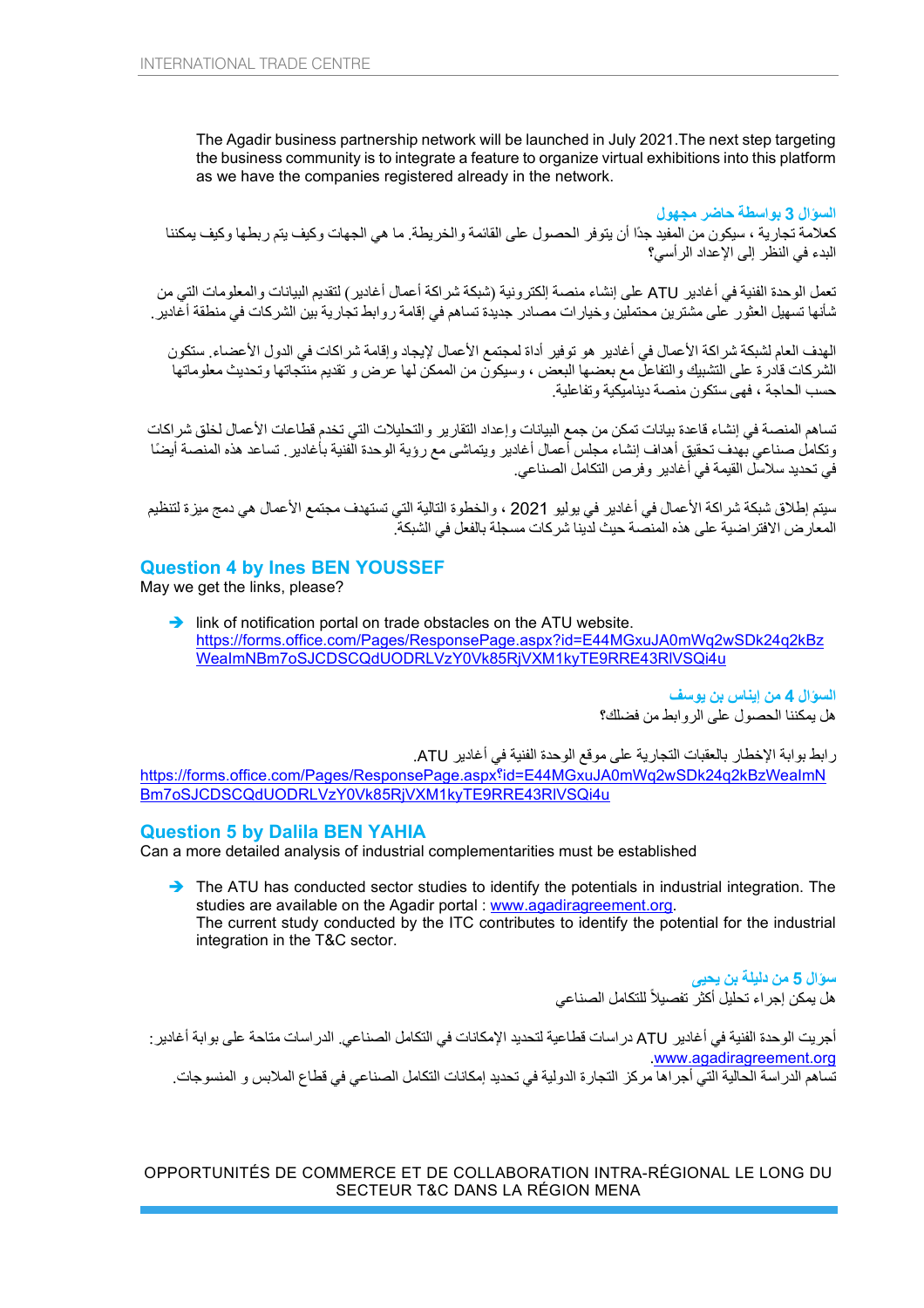17.06.2021 WEBINAIRE

## REPONSES PAR EMI

#### **Question 1 par Participant anonyme**

En tant que marque, il serait très avantageux d'avoir ce type de liste et de carte. Quelles sont les connexions, comment sont-elles connectées et comment pouvons-nous commencer à envisager une configuration verticale ?

 $\rightarrow$  Cela a été abordé dans la première recommandation du rapport comme suit : « Les entreprises doivent partager des informations sur les capacités de production, les atouts existants dans la chaîne de valeur et le soutien nécessaire pour améliorer la chaîne de valeur et renforcer la compétitivité des exportations. Un référentiel de connaissances pour correspondre aux les atouts et les besoins des PME et des grandes entreprises au niveau des pays membres et au niveau régional pourraient être créés".

#### **Question 2 par Dr. Rajesh BHEDA**

Avez-vous essayé de regarder la disponibilité des matières premières de la région qui peuvent être utilisées par les fabricants de vêtements de la région ?

→ Ceci a été abordé dans le commerce intra régional de chaque pays par chaque étape de la chaîne de valeur dans l'annexe du rapport

#### **Question 3 par Rym CHARRADI**

Le sourcing des matières premières est un handicap pour le secteur de la lingerie en Tunisie, son développement offrira un avantage compétitif à nos entreprises.

 $\rightarrow$  Cela a été abordé dans la première recommandation du rapport comme suit : « Les entreprises doivent partager des informations sur les capacités de production, les forces existantes dans la chaîne de valeur et le soutien nécessaire pour améliorer la chaîne de valeur et renforcer la compétitivité des exportations. Un référentiel de connaissances pour correspondre aux les atouts et les besoins des PME et des grandes entreprises au niveau des pays membres et au niveau régional pourraient être créés"

#### **Question 4 par Ilknur BIYIK**

Je crois que nous connaissons tous les goulots d'étranglement de la région pour T&C. Le manque de collecte de bases de données fiables est le principal problème empêchant les pays de créer un lien puis la bureaucratie, le dernier mais non le moindre étant le coût du transport car il n'y a pas de lignes routinières et bon marché entre les pays.

→ Concernant - La création d'une base de données a été abordée comme ci-dessus à la question 5 et la question concernant les routes maritimes est abordée dans la sous-section - "Déficiences d'infrastructure affectant le commerce régional" de la section 5 - "DEFIS POUR LA COLLABORATION ET LE COMMERCE RÉGIONAUX"

#### **Question 5 par Participant anonyme**

Toutes ces propositions semblent prometteuses... mais sur le terrain en Jordanie nous souffrons énormément de restrictions non douanières et de complications logistiques, notamment en ce qui concerne l'exportation vers l'Egypte... Dans la plupart des cas, la balance commerciale tend d'une manière ou d'une autre en faveur des autres partis. Comment peut travailler pour résoudre ce problème ?

 La question des routes maritimes est abordée dans la sous-section - « Déficiences d'infrastructure affectant le commerce régional » de la section 5 - « DEFIS POUR LA COLLABORATION ET LE COMMERCE RÉGIONAUX ».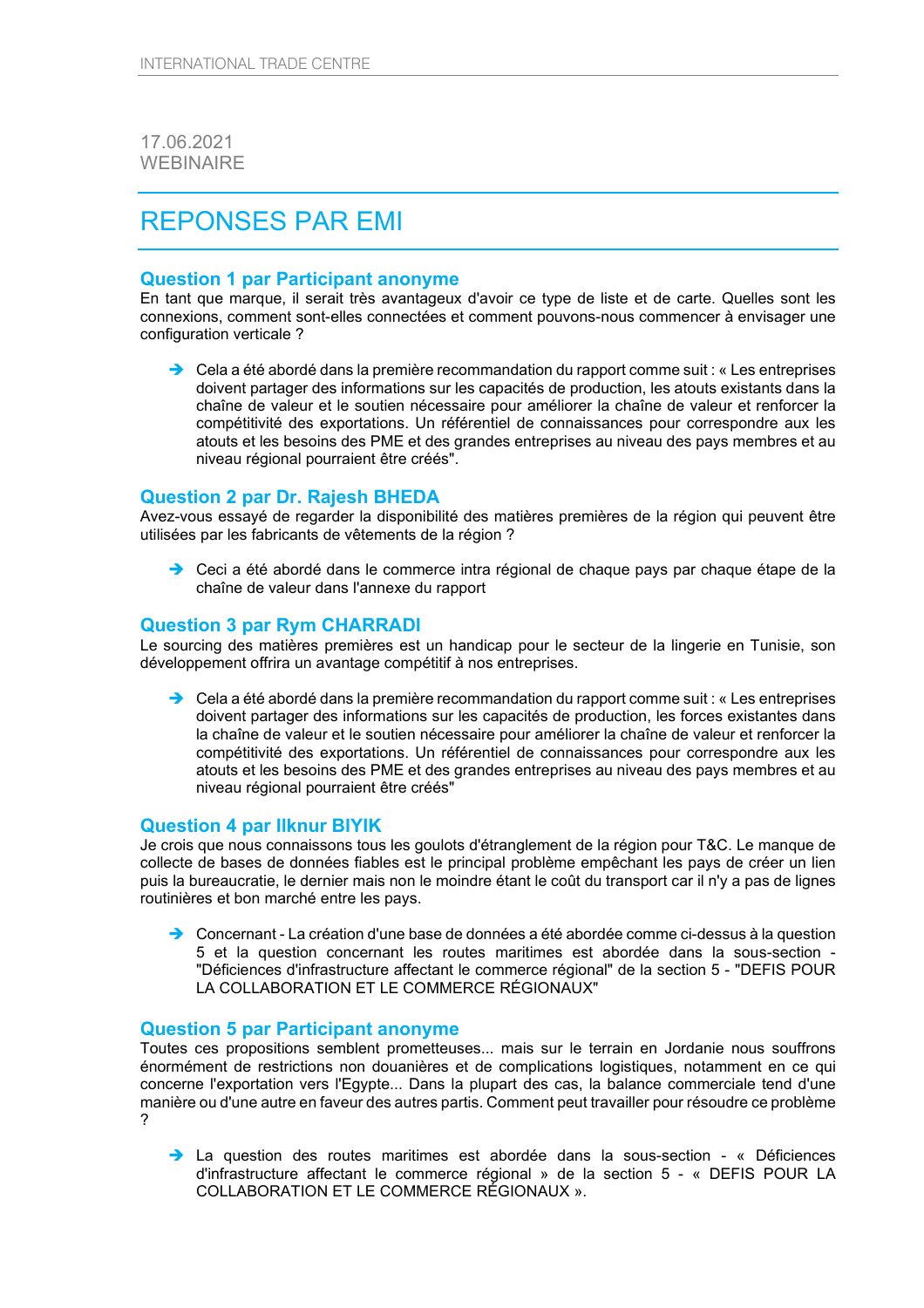https://forms.office.com/Pages/ResponsePage.aspx?id=E44MGxuJA0mWq2wSDk24q2kBz WeaImNBm7oSJCDSCQdUODRLVzY0Vk85RjVXM1kyTE9RRE43RlVSQi4u

## REPONSES PAR ATU

#### **Question 1 par Participant anonyme**

Comment l'Accord d'Agadir et la collaboration technique sont liés aux règles d'origine "assouplies" appliquées à la Jordanie ; en particulier, il a été mentionné quelques autres secteurs à introduire (en plus du textile et de l'habillement).

 L'assouplissement des règles d'origine entre la Jordanie et l'UE est un accord bilatéral. Les règles d'origine euro-méditerranéennes sont adoptées dans le cadre de l'Accord d'Agadir, qui propose un concept de cumul d'origine qui permet à n'importe quel État membre d'Agadir (Jordanie, Tunisie, Égypte et Maroc), d'utiliser des éléments de production provenant d'autres États membres lorsqu'ils fabriquer le produit final et le considérer comme des composants locaux pour compléter le processus de production et satisfaire aux exigences des règles d'origine pour exporter vers l'UE.

#### **Question 2 par Rachid BAHI**

Bonjour, lors de notre dernière réunion tenue au Maroc à Casablanca, nous nous sommes mis d'accord pour mettre sur la table la question des règles d'origine avec l'UE et voir les possibilités de collaboration entre les pays pour adopter une position commune et examiner les moyens de discussion et de négociation avec le UE.

 L'Unité Technique d'Agadir (ATU) appelle régulièrement à des réunions de coordination entre les Etats membres pour travailler à une position commune des Etats membres concernant le processus de révision des règles d'origine Pan-Euro-Med.

#### **Question 3 par Participant anonyme**

En tant que marque, il serait très avantageux d'avoir ce type de liste et de carte. Quelles sont les connexions, comment sont-elles connectées et comment pouvons-nous commencer à envisager une configuration verticale ?

□ L'ATU travaille à la mise en place d'une plate-forme électronique (le réseau de partenariat d'affaires d'Agadir) pour offrir des données et des informations qui faciliteraient la recherche d'acheteurs potentiels et de nouvelles options d'approvisionnement qui contribuent à établir des liens commerciaux entre les entreprises de la région d'Agadir.

L'objectif global du réseau de partenariat d'affaires d'Agadir est d'offrir un instrument permettant à la communauté des affaires de trouver et d'établir des partenariats dans les États membres. Les entreprises pourront créer un réseau et interagir les unes avec les autres, et il leur sera possible de présenter / présenter leurs produits et de mettre à jour leurs informations au besoin, ce serait donc une plate-forme dynamique et interactive.

La plateforme contribue à la création d'une base de données permettant la collecte, le reporting et l'analyse de données au service des secteurs d'activité pour créer des partenariats et une intégration industrielle dans le but d'atteindre les objectifs de mise en place de l'Agadir Business Council et elle s'inscrit dans la vision de l'Unité Technique d'Agadir. Cette plateforme permet également de définir les chaînes de valeur d'Agadir et les opportunités d'intégration industrielle.

Le réseau de partenariat d'affaires d'Agadir sera lancé en juillet 2021. La prochaine étape ciblant la communauté des affaires consiste à intégrer une fonctionnalité pour organiser des expositions virtuelles dans cette plate-forme car nous avons les entreprises déjà enregistrées dans le réseau.